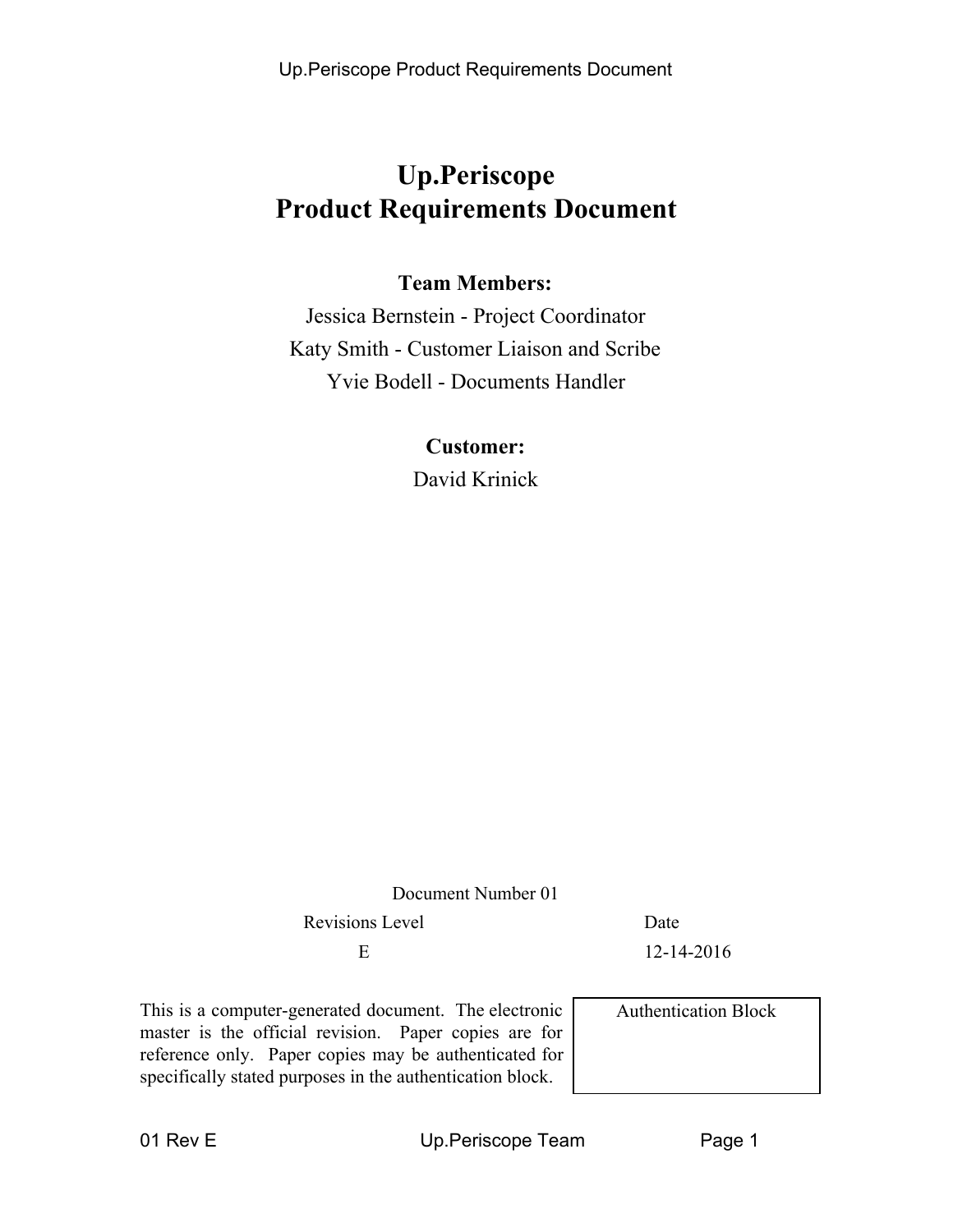## **TABLE OF CONTENTS**

| <b>Revision History</b>                | $\overline{3}$ |  |
|----------------------------------------|----------------|--|
| Introduction                           | $\overline{4}$ |  |
| <b>Vision</b>                          | $\overline{4}$ |  |
| <b>Environment</b>                     | $\overline{4}$ |  |
| <b>Regulatory Issues</b>               | $\overline{4}$ |  |
| <b>Fitness for Use</b>                 | $\mathfrak{S}$ |  |
| <b>Design Options</b>                  | 6              |  |
| Relay System                           | 6              |  |
| Telescope with Mirror                  | 6              |  |
| Digital System                         | $\tau$         |  |
| Two Mirror "Shipping Container" System | 8              |  |
| <b>Image Display Options</b>           | 10             |  |
| Image Projected on Ground Glass        | 10             |  |
| Eyepiece                               | 10             |  |
| Digital Display                        | 11             |  |
| Mirror Display                         | 11             |  |
| <b>Comparison of Designs</b>           | 12             |  |
| <b>Not Responsible For</b>             | 13             |  |
| <b>Schedule</b>                        | 13             |  |
| <b>Citations</b>                       |                |  |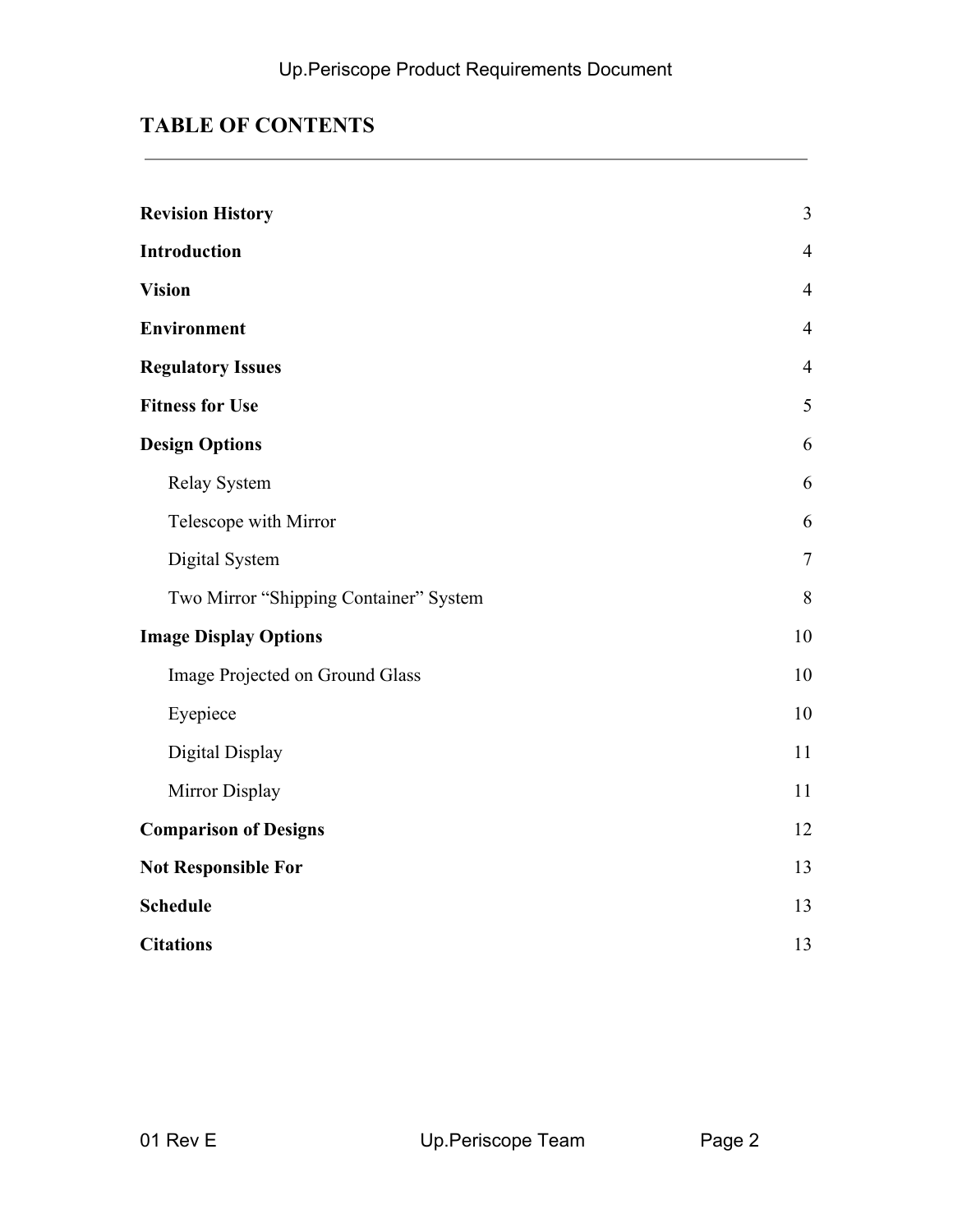## **Revision History**

|              | <b>Rev Description</b>                             | Date       | Authorization |
|--------------|----------------------------------------------------|------------|---------------|
| $\mathbf{A}$ | <b>Initial PRD</b>                                 | 10-26-2016 | A11           |
| B            | <b>PRD Revision 1:</b>                             | 11-9-2016  | A11           |
|              | Managed customer expectations to revise            |            |               |
|              | specifications. Prioritized specifications.        |            |               |
|              | Added section Team Roles, Design Options, and      |            |               |
|              | Display Options.                                   |            |               |
| $\mathbf C$  | <b>PRD Revision 2:</b>                             | 11-30-2016 | All           |
|              | Added two mirror system to Design Options.         |            |               |
|              | Added section Comparison of Designs and We Are     |            |               |
|              | Not Responsible For.                               |            |               |
| D            | <b>PRD Revision 3:</b>                             | 12-12-2016 | All           |
|              | Added Table of Contents. Updated formatting and    |            |               |
|              | organization. Created Schedule. Added captions to  |            |               |
|              | figures.                                           |            |               |
| E            | <b>PRD Revision 4:</b>                             | 12-14-2016 | All           |
|              | Added the rest of our citations. Edited budgetary  |            |               |
|              | constraints. Added financial information for large |            |               |
|              | mirrors. Updated and revised all sections.         |            |               |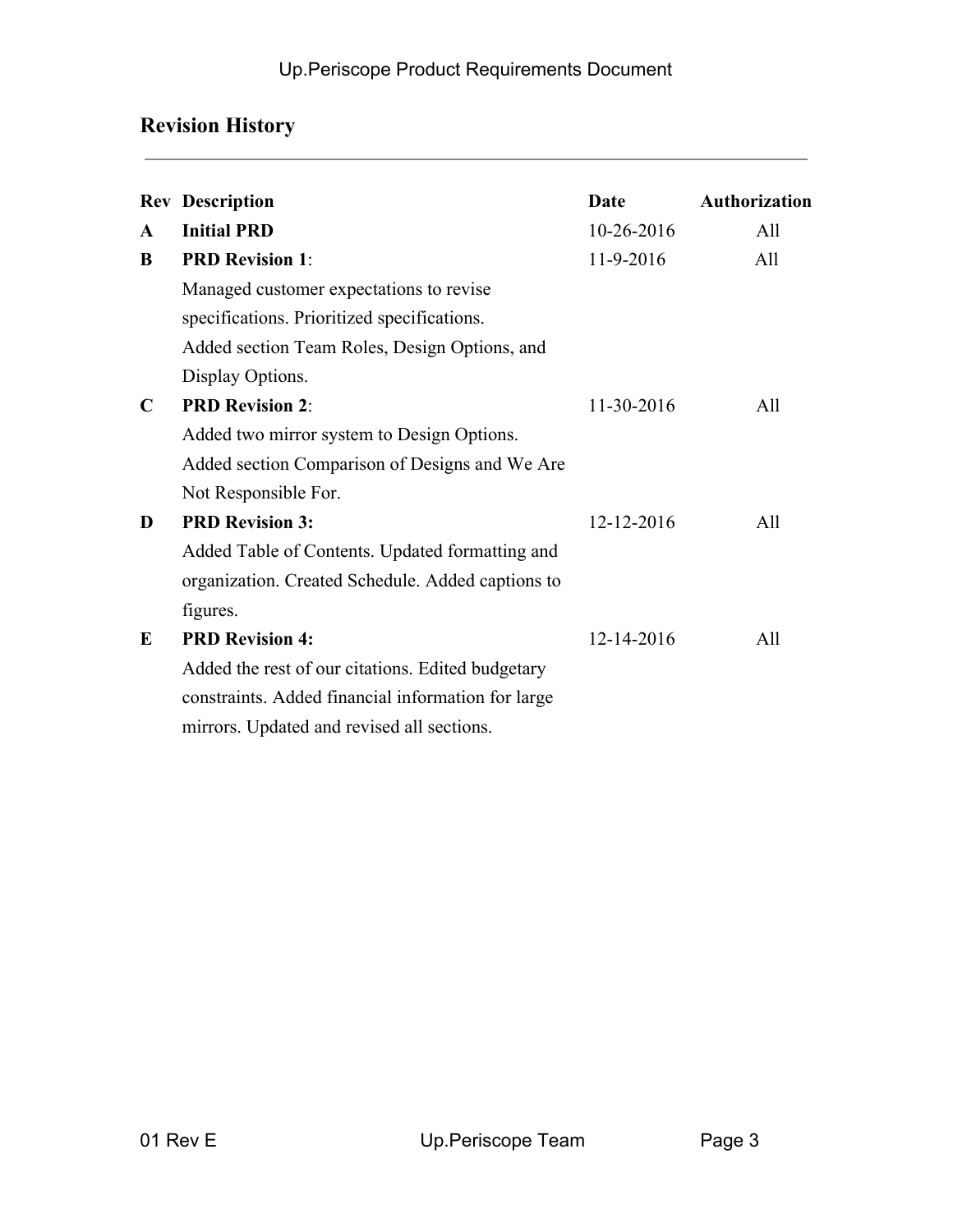### **Introduction**

The Up.Periscope is a customer driven product. As such, its design inputs were derived from interactions with David Krinick. Our Project Coordinator is Jessica Bernstein, our Documents Handler is Yvie Bodell, and our customer liaison and scribe is Katy Smith. Our faculty adviser is Duncan Moore. We will be working with a mechanical engineering senior design team.

### <span id="page-3-0"></span>**Vision**

The goal of the Up.Periscope project is to create an aesthetically pleasing periscope that employs analogue methods. The periscope ought to allow multiple individuals at once to view the New Rochelle waterfront from approximately one mile away from the middle of the downtown area.

### <span id="page-3-1"></span>**Environment**

The periscope must operate under the following environmental conditions:

- **1. Temperature** Expected to operate in adverse weather conditions 0-100 °F (-18-33°C) – Operation range
- **2. Relative Humidity** 50%-90% humidity levels

### <span id="page-3-2"></span>**Regulatory Issues**

All regulatory issues will be determined by the city and will depend on obtaining a city permit.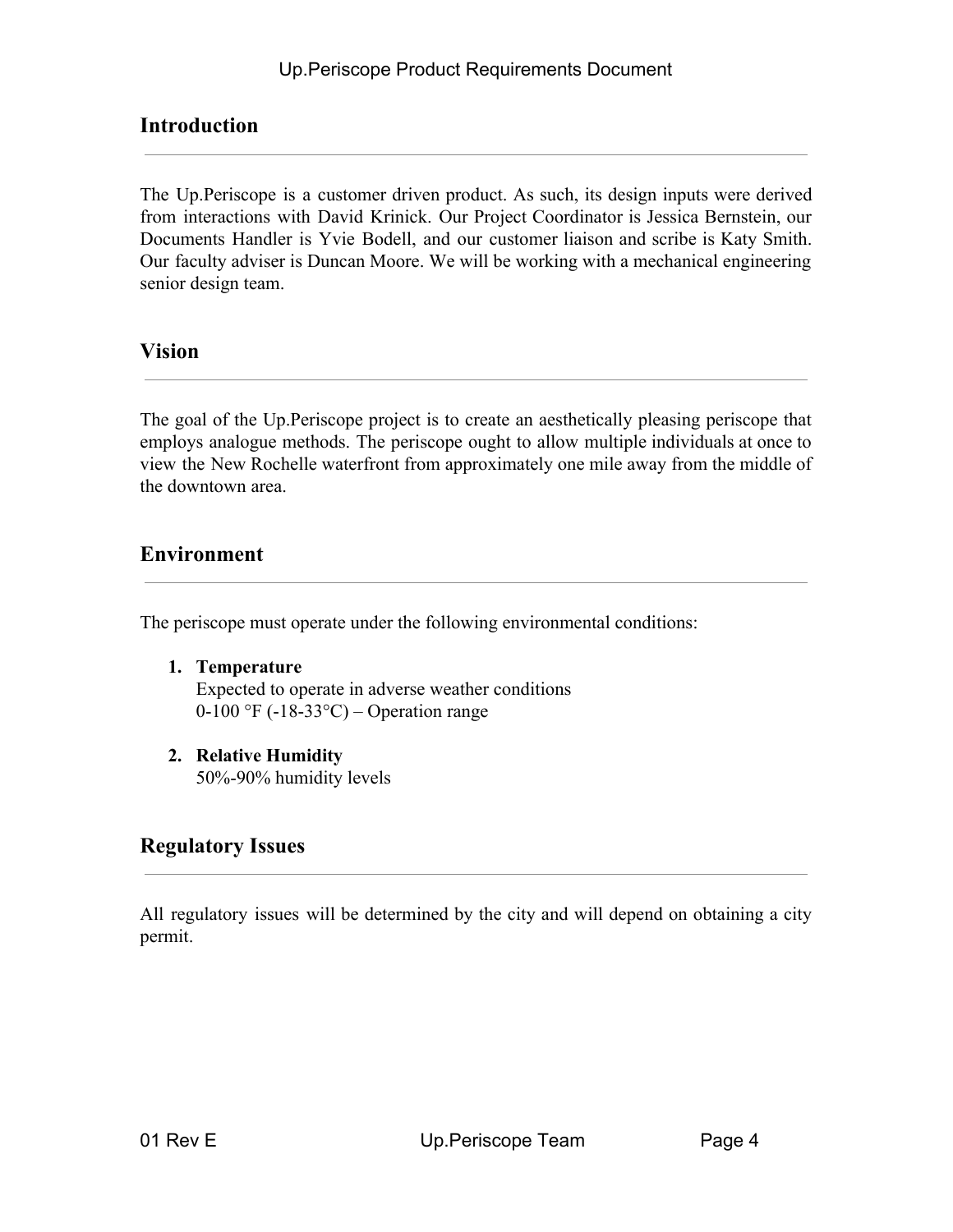### <span id="page-4-0"></span>**Fitness for Use**

The system will:

- Provide a clear image of the waterfront
- Accommodate optics less than 3 feet in diameter
- Rise at least 70 feet towards the top of most downtown buildings
- Require low maintenance with repairable optics and housing attachments
- Withstand adverse New York weather conditions
- Include no artificial light source
- Provide an image that is clearly visible from the ground
- Include an image display that is aesthetically pleasing

It is desirable that the system:

- Accommodates a viewfinder similar to a Hasselblad
- Accommodates a viewer rotated 90 degrees from the water
- Costs less than  $$10,000$
- Is capable of providing a vertical or slightly tilted image to the viewer
- Contains optics that are less than 1 foot in diameter
- Generates a field of view that is approximately 8 degrees, or as close to the field of view of a human eye as possible
- Provides an image that includes enough detail to visualize water texture as well as the detail in the tree line of Long Island
- A mechanical engineering team will analyze the options for optical housings that can withstand weather conditions and will be long lasting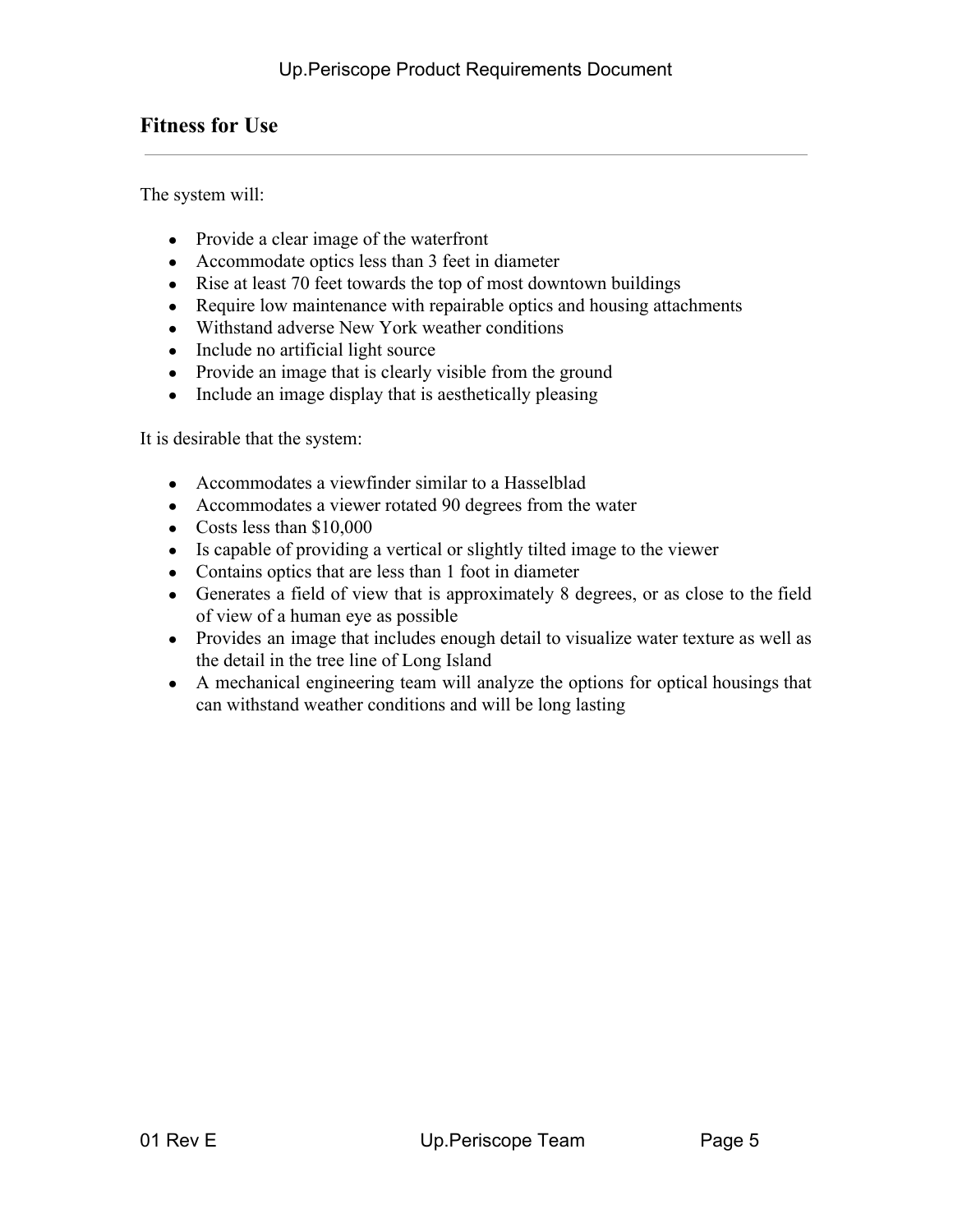### **Design Options**

#### **Relay System**

This system would encompass multiple positive lenses (4f relay) to relay the image down a 70ft tube.

| Size of<br>Lens (mm) | Focal<br>Length<br>(mm) | Number of Calc FFOV<br>Lenses | (degrees) | <b>Realistic</b><br><b>FFOV</b><br>degrees) | <b>Brightness</b><br>/Losses | Cost/Lens  | Cost       | Size of<br>Image (in) |
|----------------------|-------------------------|-------------------------------|-----------|---------------------------------------------|------------------------------|------------|------------|-----------------------|
| 75                   | 200                     | 53.3                          | 21.24     | 10.62                                       | 34.04%                       | \$185.50   | \$9,894.57 | 2.95                  |
| 75                   | 300                     | 35.6                          | 14.25     | 7.13                                        | 48.75%                       | \$198.80   | \$7,069.33 | 2.95                  |
| 75                   | 400                     | 26.7                          | 10.71     | 5.36                                        | 58.34%                       | \$198.80   | \$5,302.00 | 2.95                  |
| 102.31               | 1524.73                 | 7                             | 3.84      | 1.92                                        | 86.82%                       | \$945.00   | \$6,611.83 | 4.03                  |
| 116                  | 1524.73                 | 7                             | 4.36      | 2.18                                        | 86.82%                       | \$1,035.00 | \$7,241.53 | 4.57                  |
| 128.02               | 1900.24                 | 5.6                           | 3.86      | 1.93                                        | 89.28%                       | \$985.00   | \$5,529.82 | 5.04                  |
| 140                  | 1900.24                 | 5.6                           | 4.22      | 2.11                                        | 89.28%                       | \$1,075.50 | \$6,037.89 | 5.51                  |

**Table 1: Comparison of the benefits of various parameters of the relay system. This table also provides additional information about the specifics of the design options.**

Initial concerns associated with the Relay System:

- **●** Costs per lenses
- Diameter of lenses vs. number of lenses
- Diameter of lenses vs. field of view
- Image quality, specifically Petzval curvature
- Transmission losses due to large number of lenses
- Cost of coatings

#### **Telescope with Mirror**

This system would encompass a system of mirrors at the top to capture the field of view, which will then be seen by the viewer using a commercial telescope. The system of mirrors may have the capability to rotate and scan across the horizon by user control.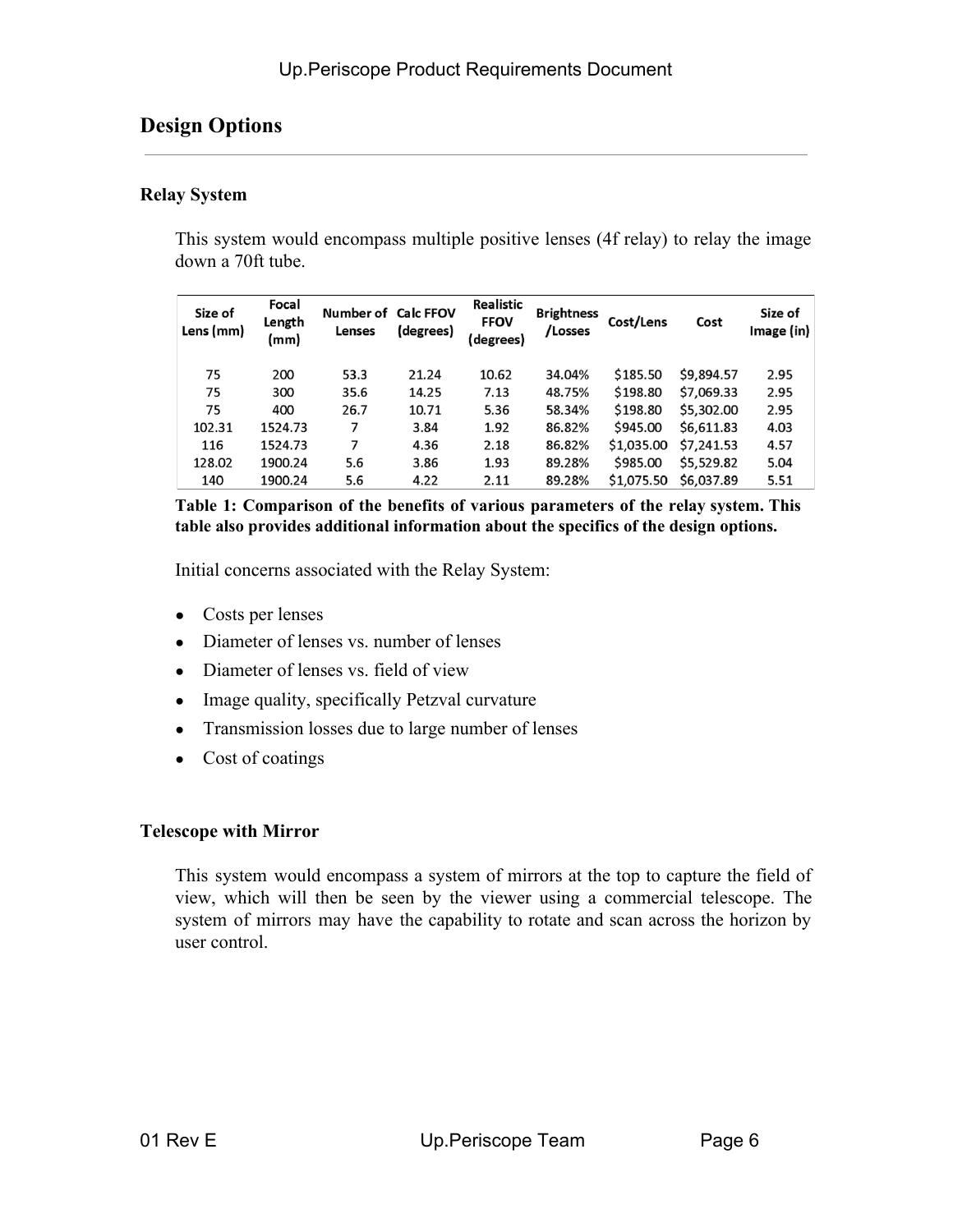

**Figures 1 and 2: Figure 1 shown on the left depicts a telescope paired with multiple mirrors at the top of the system. Figure 2 on the right depicts the same concept but with a telescope paired with only a single mirror.**

Initial Concerns with the Telescope System:

- Capturing acceptable field of view
- Rotating mirror capabilities
- Integrating desired display

#### **Digital System**

This system would encompass a digital camera at the top of the building with an LCD screen at ground level for viewing. Our customer is adamantly opposed to this option. However, it may be further explored depending on changes in customer preferences and received funding.

Initial Concerns with a Digital System:

- Customer adamantly desires an analogue system
- Restricts possibilities for project design because a digital design may not incorporate many optical components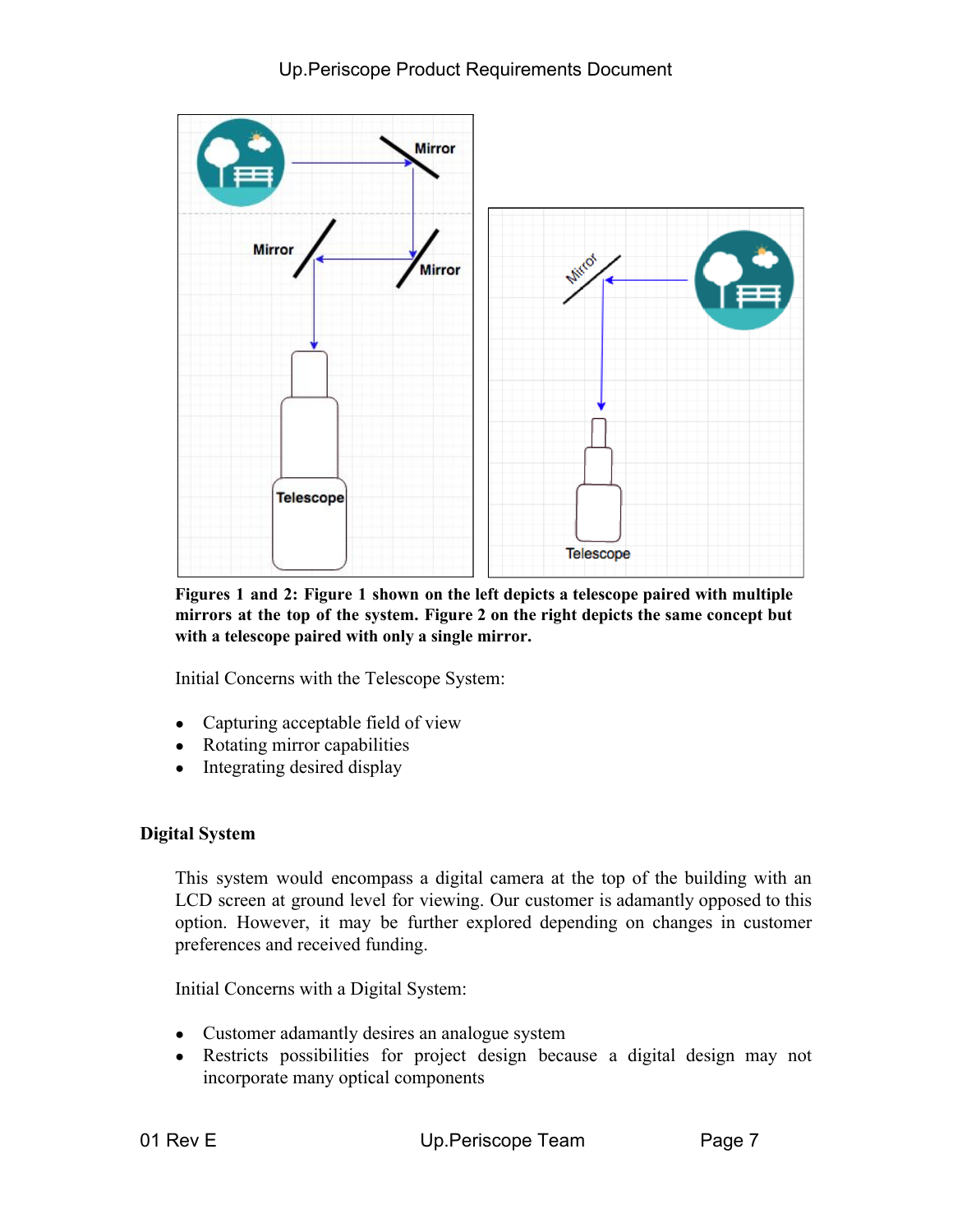### **Two Mirror "Shipping Container" System**

This system would encompass two flat mirrors that ultimately allow the view of the water to be displayed at ground level for an easy viewing experience.



**Figures 3 and 4: Representing a two mirror display system using large mirrors and a shipping crate as the holder. This system has been created in the past and Figures 3 and 4 above provide a good starting point for where we can take this design option in the future.**



**Figure 5: Showing how the image is displayed in the shipping crate container example of the two mirror system.**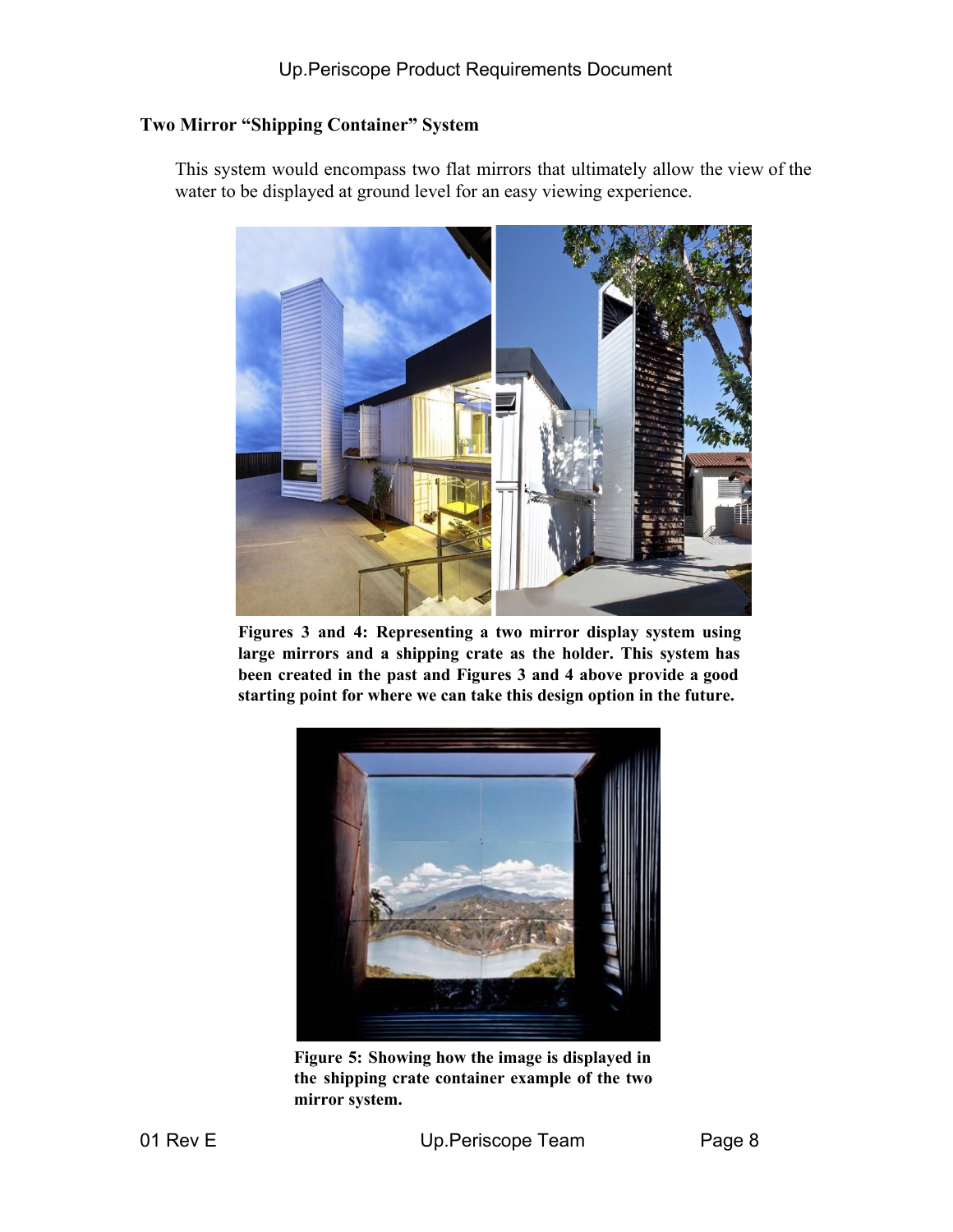| <b>Height of</b><br>Periscope (ft) | <b>Mirror Diameter</b> | <b>FFOV</b> |
|------------------------------------|------------------------|-------------|
|                                    |                        | 6.541       |
|                                    |                        | 4.908       |
|                                    |                        | 3.273       |
|                                    |                        |             |

Up.Periscope Product Requirements Document

**Table 2: Highlights the diameter of the periscope versus the field of view for the two mirror periscope option.**

| Size of Mirror (ft) | <b>Cost of Mirror</b> |
|---------------------|-----------------------|
| 3x5                 | \$360                 |
| 3x6                 | \$379                 |
| 4x6                 | \$895                 |

**Table 3: Cost analysis of glassless mirrors in varying sizes.**

Initial Concerns with a Two Mirror System:

- Large in diameter
- Free standing system will not be attached to a building
- Will not provide a magnified image
- Distortion will need to be considered and analyzed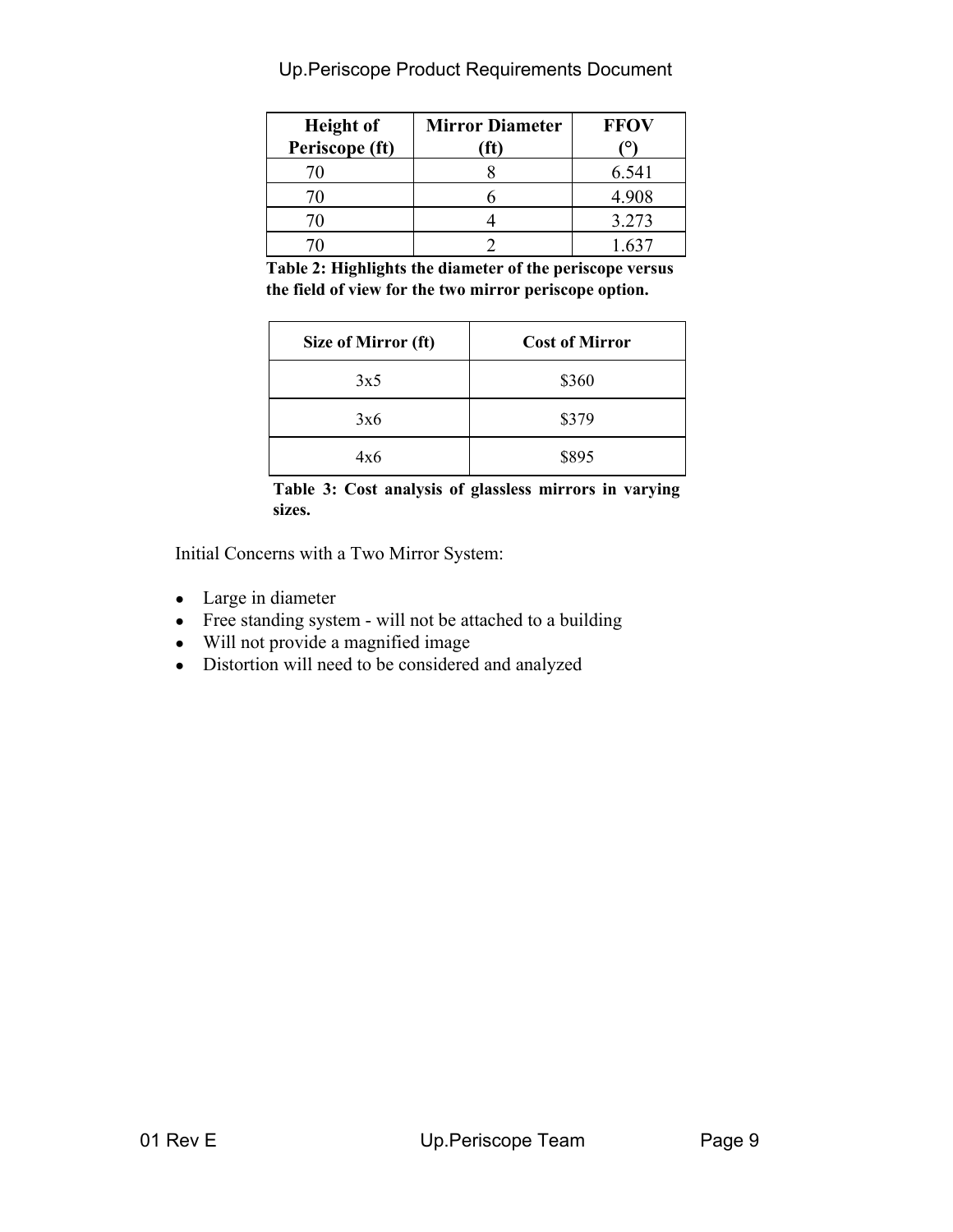### **Image Display Options**

#### **Image Projected on Ground Glass**

This viewfinder would encompass a system similar to a Hasselblad viewfinder. The image would be projected onto a focusing screen, ground glass.



**Figures 6 and 7: Figure 6 on the left represents the optical design of a two-lens reflex camera [1] . Figure 7 on the right depicts a hasselblad viewfinder projected onto ground glass.**

Initial Concerns with a Ground Glass Projection:

- Brightness of image may be insufficient for outdoor ambient lighting conditions
- Size of image will be restricted by lighting conditions
- Quality of image will likely be very low

#### **Eyepiece**

This system would encompass a standard eyepiece for viewers to use at ground level.

Initial Concerns with an Eyepiece:

- Viewing experience is limited to only a single viewer
- Not customer's first choice due to the aforementioned single viewer drawback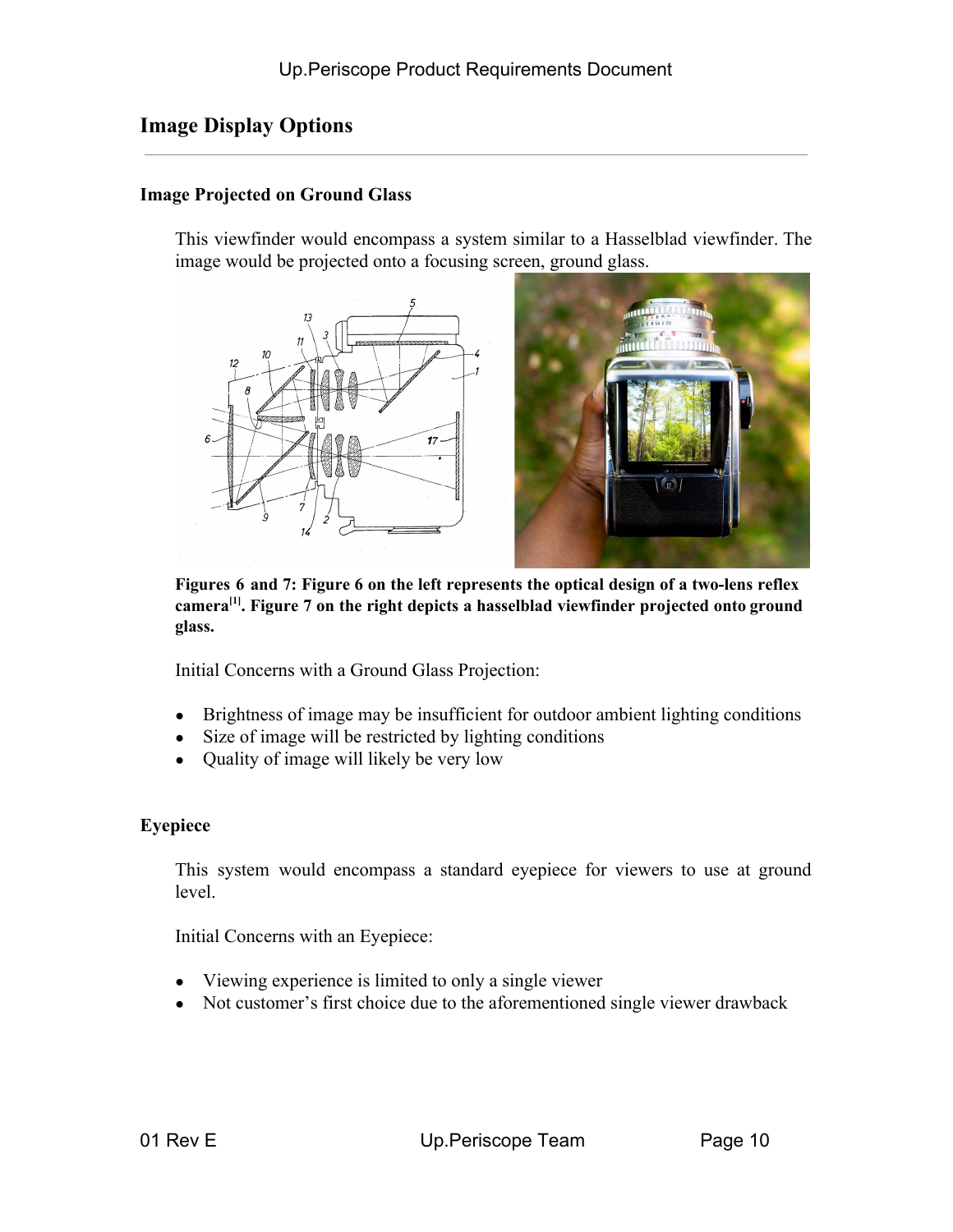### **Digital Display**

This system would encompass an LCD display at ground level. This option would allow for a multiple person viewing experience.

Initial Concerns with a Digital Display:

- Customer adamantly desires an analogue system
- Will retract from the old school appearance of the system once it has been installed

#### **Mirror Display**

This system would encompass a mirror at ground level displaying the image. This option would allow for a multiple person viewing experience.

Initial Concerns with a Mirror Display:

• No magnification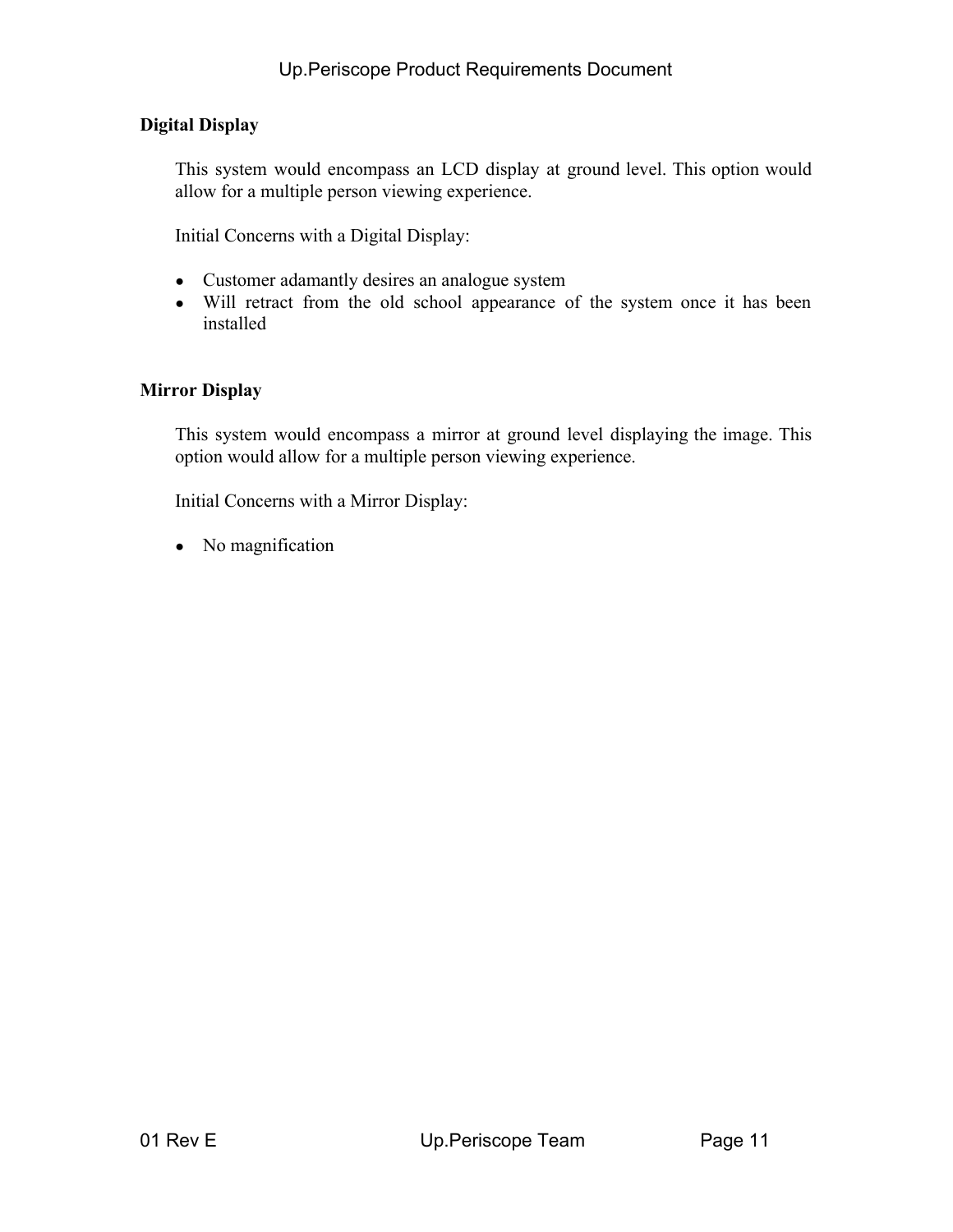## **Comparison of Designs**

|                                                                         | <b>Relay System</b>       | <b>Two Mirrors</b>   | <b>Telescope System with</b><br><b>Adjustable Mirrors</b> |  |
|-------------------------------------------------------------------------|---------------------------|----------------------|-----------------------------------------------------------|--|
| <b>FFOV</b>                                                             | 2-5 degrees               | Approx. 6<br>degrees | Approx. 2 degrees                                         |  |
| <b>Diameter</b>                                                         | 5 inches                  | 8 <sub>ft</sub>      | $2.5$ ft                                                  |  |
| <b>Size of Image</b>                                                    | N/A                       | 8ft                  | N/A                                                       |  |
| Number of<br><b>Viewers</b>                                             | <b>One</b>                | Multiple             | One                                                       |  |
| <b>Quality of</b>                                                       | Poor (tons of aberrations | No aberrations       | Minimal aberrations and                                   |  |
| Image                                                                   | and losses)               | or losses            | losses                                                    |  |
| <b>Magnification</b>                                                    | Possible                  |                      | $50x$ or $167x$                                           |  |
| Mutiple lenses so higher<br><b>Costs</b><br>costs - varies from \$6-10k |                           | Approx. \$6000       | Less than \$2000                                          |  |

**Table 4: Comparison of the three main design systems and their specifications.**

|                             | <b>Relay</b><br><b>System</b> | Two<br><b>Mirrors</b> | <b>Telescope System with Adjustable</b><br><b>Mirrors</b> |
|-----------------------------|-------------------------------|-----------------------|-----------------------------------------------------------|
| <b>FFOV</b>                 | Medium                        | Highest               | Lowest                                                    |
| <b>Diameter</b>             | Smallest                      | Largest               | Medium                                                    |
| <b>Size of Image</b>        | N/A                           | 8 ft                  | N/A                                                       |
| Number of<br><b>Viewers</b> | One                           | Multiple              | One                                                       |
| <b>Quality of Image</b>     | Worst                         | <b>Best</b>           | Medium                                                    |
| <b>Magnification</b>        | Possible                      | None                  | $50x$ or $167x$                                           |
| <b>Costs</b>                | Highest                       | Medium                | Lowest                                                    |

**Table 5: Provides the same information as Table 4. However, this layout is more simply highlights the most optimal and least desirable outcomes for each specification.**